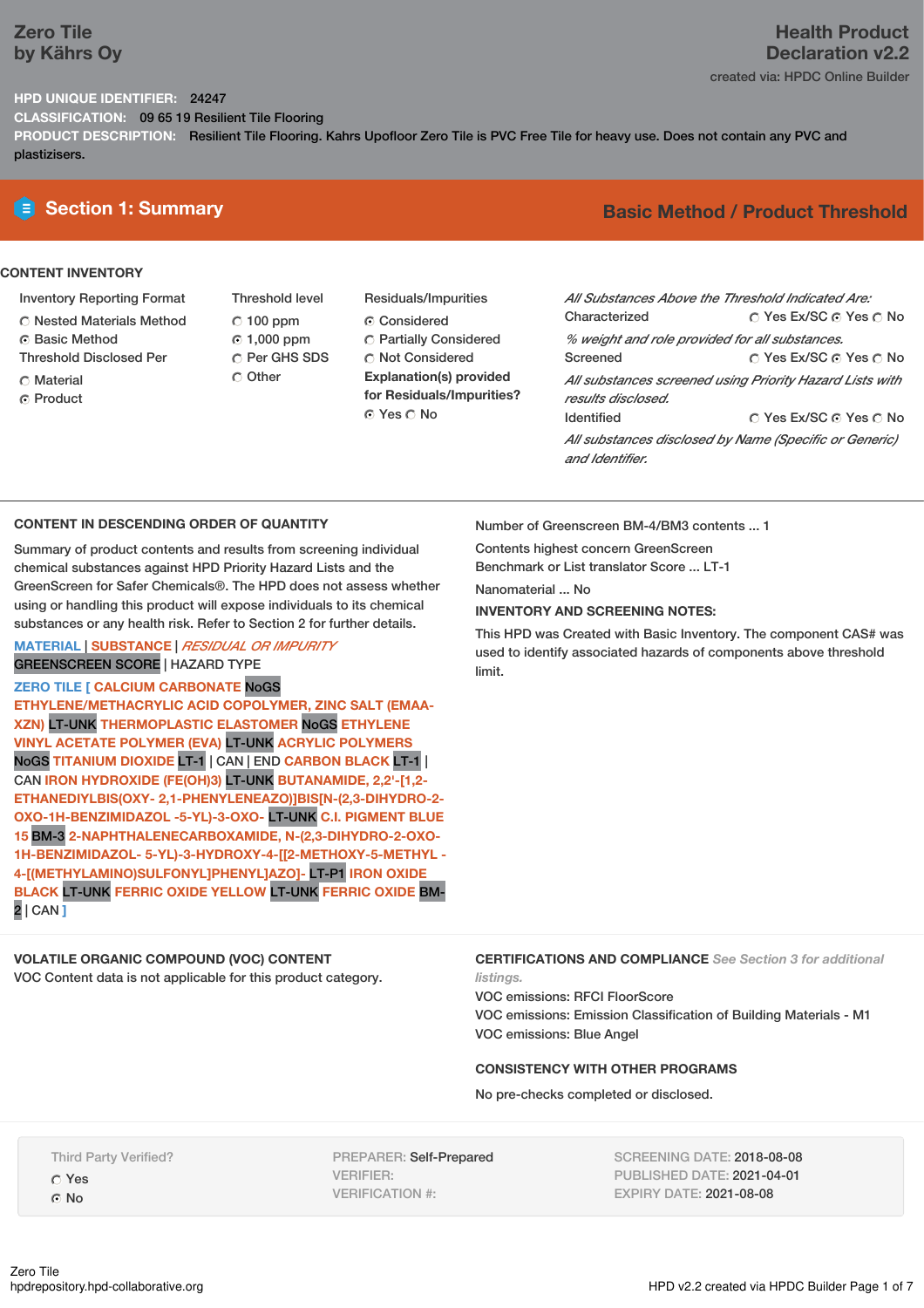This section lists contents in a product based on specific threshold(s) and reports detailed health information including hazards. This HPD uses the *inventory method indicated above, which is one of three possible methods:*

- *Basic Inventory method with Product-level threshold.*
- *Nested Material Inventory method with Product-level threshold*
- *Nested Material Inventory method with individual Material-level thresholds*

Definitions and requirements for the three inventory methods and requirements for each data field can be found in the HPD Open Standard version *2.2, available on the HPDC website at: www.hpd-collaborative.org/hpd-2-2-standard*

| <b>ZERO TILE</b>                                         |                                                                                                                                                                                                                                                                                      |                 |          |                                                |
|----------------------------------------------------------|--------------------------------------------------------------------------------------------------------------------------------------------------------------------------------------------------------------------------------------------------------------------------------------|-----------------|----------|------------------------------------------------|
| PRODUCT THRESHOLD: 1000 ppm                              | RESIDUALS AND IMPURITIES CONSIDERED: Yes                                                                                                                                                                                                                                             |                 |          |                                                |
| threshold were listed.                                   | RESIDUALS AND IMPURITIES NOTES: Residuals and impurities were considered for all raw materials and those that show up above the stated                                                                                                                                               |                 |          |                                                |
|                                                          | OTHER PRODUCT NOTES: Some variation may occur inside given percentages. Biggest variation is with color pigments as their use varies in<br>different coloured products. Large collection is consisting many different coloured products.                                             |                 |          |                                                |
| <b>CALCIUM CARBONATE</b>                                 |                                                                                                                                                                                                                                                                                      |                 |          | ID: 114453-69-9                                |
|                                                          | HAZARD SCREENING METHOD: Pharos Chemical and Materials Library HAZARD SCREENING DATE: 2018-08-08 14:46:31                                                                                                                                                                            |                 |          |                                                |
| %: $70.0000 - 73.0000$                                   | <b>GS: NoGS</b>                                                                                                                                                                                                                                                                      | <b>RC: None</b> | NANO: No | <b>SUBSTANCE ROLE: Filler</b>                  |
| <b>HAZARD TYPE</b>                                       | <b>AGENCY AND LIST TITLES</b>                                                                                                                                                                                                                                                        | <b>WARNINGS</b> |          |                                                |
| None found                                               |                                                                                                                                                                                                                                                                                      |                 |          | No warnings found on HPD Priority Hazard Lists |
|                                                          | SUBSTANCE NOTES: Calcium carbonate is a natural mineral. Does have also synonyms as limestone.                                                                                                                                                                                       |                 |          |                                                |
| XZN)                                                     | ETHYLENE/METHACRYLIC ACID COPOLYMER, ZINC SALT (EMAA-<br>HAZARD SCREENING METHOD: Pharos Chemical and Materials Library HAZARD SCREENING DATE: 2018-08-08 14:46:31                                                                                                                   |                 |          | ID: 28516-43-0                                 |
|                                                          |                                                                                                                                                                                                                                                                                      |                 |          |                                                |
| $\%: 9.5000 - 11.5000$                                   | <b>GS: LT-UNK</b>                                                                                                                                                                                                                                                                    | RC: None        | NANO: No | <b>SUBSTANCE ROLE: Binder</b>                  |
| <b>HAZARD TYPE</b>                                       | <b>AGENCY AND LIST TITLES</b>                                                                                                                                                                                                                                                        | <b>WARNINGS</b> |          |                                                |
| None found                                               |                                                                                                                                                                                                                                                                                      |                 |          | No warnings found on HPD Priority Hazard Lists |
| amount of these metals is under reported treshold level. | SUBSTANCE NOTES: This polymer structure is more known as ionomer. Small amounts of metal (Zn, Na) salt is used for neutralizing. It is<br>used as a surface reinforcement and also as a part of binder system of the product. Zinc and sodium are tied strongly in the structure and |                 |          |                                                |
| <b>THERMOPLASTIC ELASTOMER</b>                           |                                                                                                                                                                                                                                                                                      |                 |          | ID: 308079-71-2                                |
|                                                          | HAZARD SCREENING METHOD: Pharos Chemical and Materials Library HAZARD SCREENING DATE: 2018-08-08 14:46:31                                                                                                                                                                            |                 |          |                                                |
| $\%$ : 8.5000 - 10.5000                                  | <b>GS: NoGS</b>                                                                                                                                                                                                                                                                      | <b>RC: None</b> | NANO: No | <b>SUBSTANCE ROLE: Binder</b>                  |
| <b>HAZARD TYPE</b>                                       | <b>AGENCY AND LIST TITLES</b>                                                                                                                                                                                                                                                        | <b>WARNINGS</b> |          |                                                |
| None found                                               |                                                                                                                                                                                                                                                                                      |                 |          | No warnings found on HPD Priority Hazard Lists |
|                                                          | SUBSTANCE NOTES: Thermoplastic elastomer as a part of the binder system of product.                                                                                                                                                                                                  |                 |          |                                                |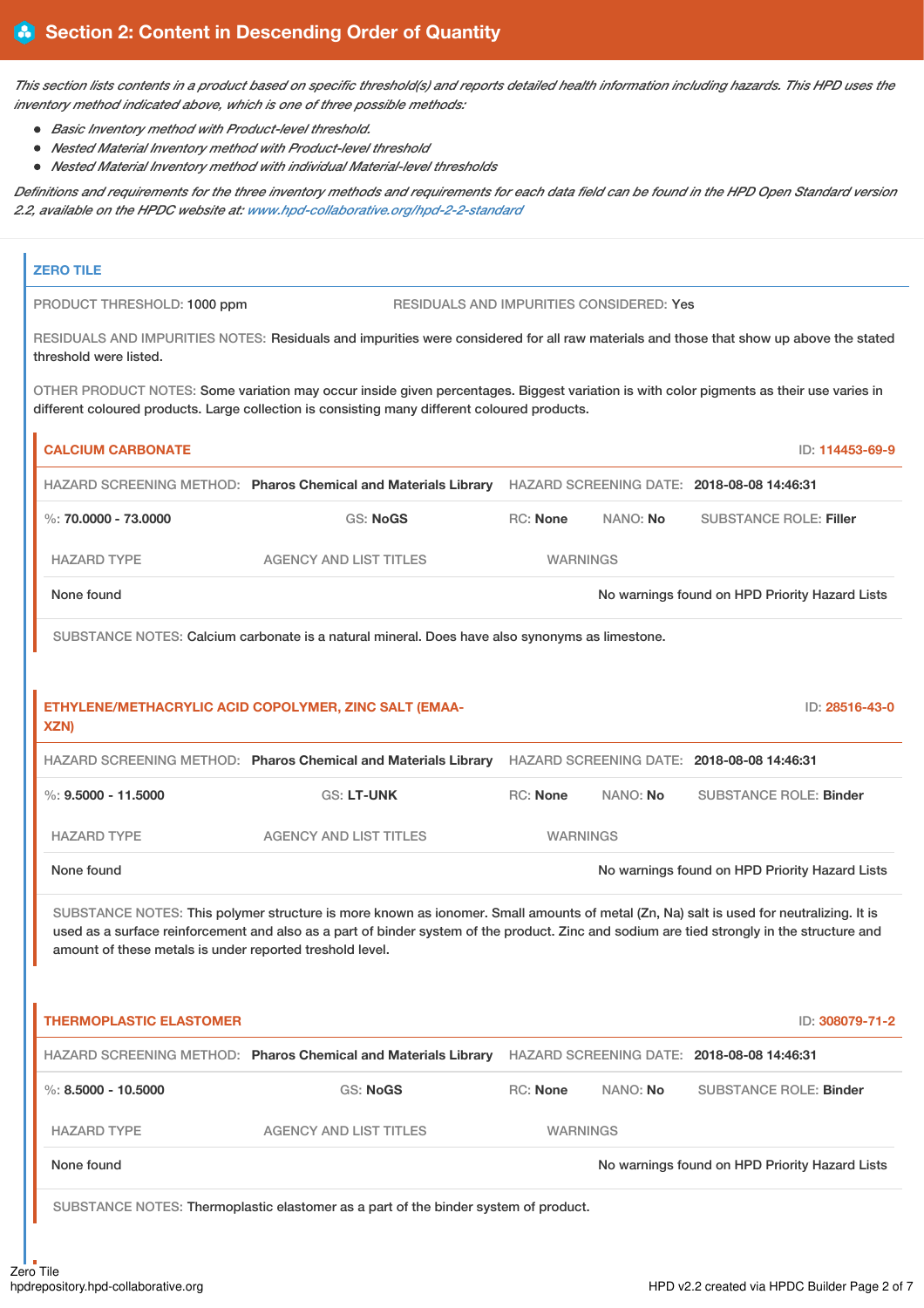| ETHYLENE VINYL ACETATE POLYMER (EVA) |                                                                                                                                                                                                                   |                 |                                      | ID: 24937-78-8                                                                                          |  |
|--------------------------------------|-------------------------------------------------------------------------------------------------------------------------------------------------------------------------------------------------------------------|-----------------|--------------------------------------|---------------------------------------------------------------------------------------------------------|--|
|                                      | HAZARD SCREENING METHOD: Pharos Chemical and Materials Library HAZARD SCREENING DATE: 2018-08-08 14:46:31                                                                                                         |                 |                                      |                                                                                                         |  |
| $\%$ : 6.0000 - 8.0000               | GS: LT-UNK                                                                                                                                                                                                        | RC: None        | NANO: No                             | <b>SUBSTANCE ROLE: Binder</b>                                                                           |  |
| <b>HAZARD TYPE</b>                   | <b>AGENCY AND LIST TITLES</b>                                                                                                                                                                                     |                 | <b>WARNINGS</b>                      |                                                                                                         |  |
| None found                           |                                                                                                                                                                                                                   |                 |                                      | No warnings found on HPD Priority Hazard Lists                                                          |  |
| needed.                              | SUBSTANCE NOTES: Polyethylene based polyolefin copolymer is used as a soft binder. By using naturally soft polymer no plastiziser is                                                                              |                 |                                      |                                                                                                         |  |
| <b>ACRYLIC POLYMERS</b>              |                                                                                                                                                                                                                   |                 |                                      | ID: 903501-20-2                                                                                         |  |
|                                      | HAZARD SCREENING METHOD: Pharos Chemical and Materials Library HAZARD SCREENING DATE: 2018-08-08 14:46:31                                                                                                         |                 |                                      |                                                                                                         |  |
| $\%$ : 0.5000 - 1.0000               | <b>GS: NoGS</b>                                                                                                                                                                                                   |                 | RC: None NANO: No                    | SUBSTANCE ROLE: Polymer species                                                                         |  |
| <b>HAZARD TYPE</b>                   | <b>AGENCY AND LIST TITLES</b>                                                                                                                                                                                     |                 | <b>WARNINGS</b>                      |                                                                                                         |  |
| None found                           |                                                                                                                                                                                                                   |                 |                                      | No warnings found on HPD Priority Hazard Lists                                                          |  |
|                                      | SUBSTANCE NOTES: Cured acrylate polymers. UV cured in highly controlled conditions. Amount of possible residuals will be low because<br>very small amount of material used with highly controlled curing process. |                 |                                      |                                                                                                         |  |
| <b>TITANIUM DIOXIDE</b>              |                                                                                                                                                                                                                   |                 |                                      | ID: 13463-67-7                                                                                          |  |
|                                      | HAZARD SCREENING METHOD: Pharos Chemical and Materials Library                                                                                                                                                    |                 |                                      | HAZARD SCREENING DATE: 2018-08-08 14:46:31                                                              |  |
| $\%$ : 0.0000 - 2.0000               | $GS: LT-1$                                                                                                                                                                                                        | <b>RC: None</b> | NANO: No                             | <b>SUBSTANCE ROLE: Pigment</b>                                                                          |  |
| <b>HAZARD TYPE</b>                   | <b>AGENCY AND LIST TITLES</b>                                                                                                                                                                                     |                 | <b>WARNINGS</b>                      |                                                                                                         |  |
| CAN                                  | <b>US CDC - Occupational Carcinogens</b>                                                                                                                                                                          |                 | Occupational Carcinogen              |                                                                                                         |  |
| <b>CAN</b>                           | CA EPA - Prop 65                                                                                                                                                                                                  | route           |                                      | Carcinogen - specific to chemical form or exposure                                                      |  |
| CAN                                  | <b>IARC</b>                                                                                                                                                                                                       |                 | from occupational sources            | Group 2B - Possibly carcinogenic to humans - inhaled                                                    |  |
| CAN                                  | <b>MAK</b>                                                                                                                                                                                                        |                 |                                      | Carcinogen Group 3A - Evidence of carcinogenic effects<br>but not sufficient to establish MAK/BAT value |  |
| <b>END</b>                           | <b>TEDX - Potential Endocrine Disruptors</b>                                                                                                                                                                      |                 | <b>Potential Endocrine Disruptor</b> |                                                                                                         |  |
|                                      | SUBSTANCE NOTES: This material is most common white colorant used everywhere white color is needed. Amount used varies according                                                                                  |                 |                                      |                                                                                                         |  |

color of the product, and some colors may not have this at all.

| <b>CARBON BLACK</b> |                                                                                                            |          |                 | ID: 1333-86-4           |
|---------------------|------------------------------------------------------------------------------------------------------------|----------|-----------------|-------------------------|
|                     | HAZARD SCREENING METHOD: Pharos Chemical and Materials Library  HAZARD SCREENING DATE: 2018-08-08 14:46:31 |          |                 |                         |
| %: 0.0000 - 0.5000  | $GS: LT-1$                                                                                                 | RC: None | NANO: <b>No</b> | SUBSTANCE ROLE: Piament |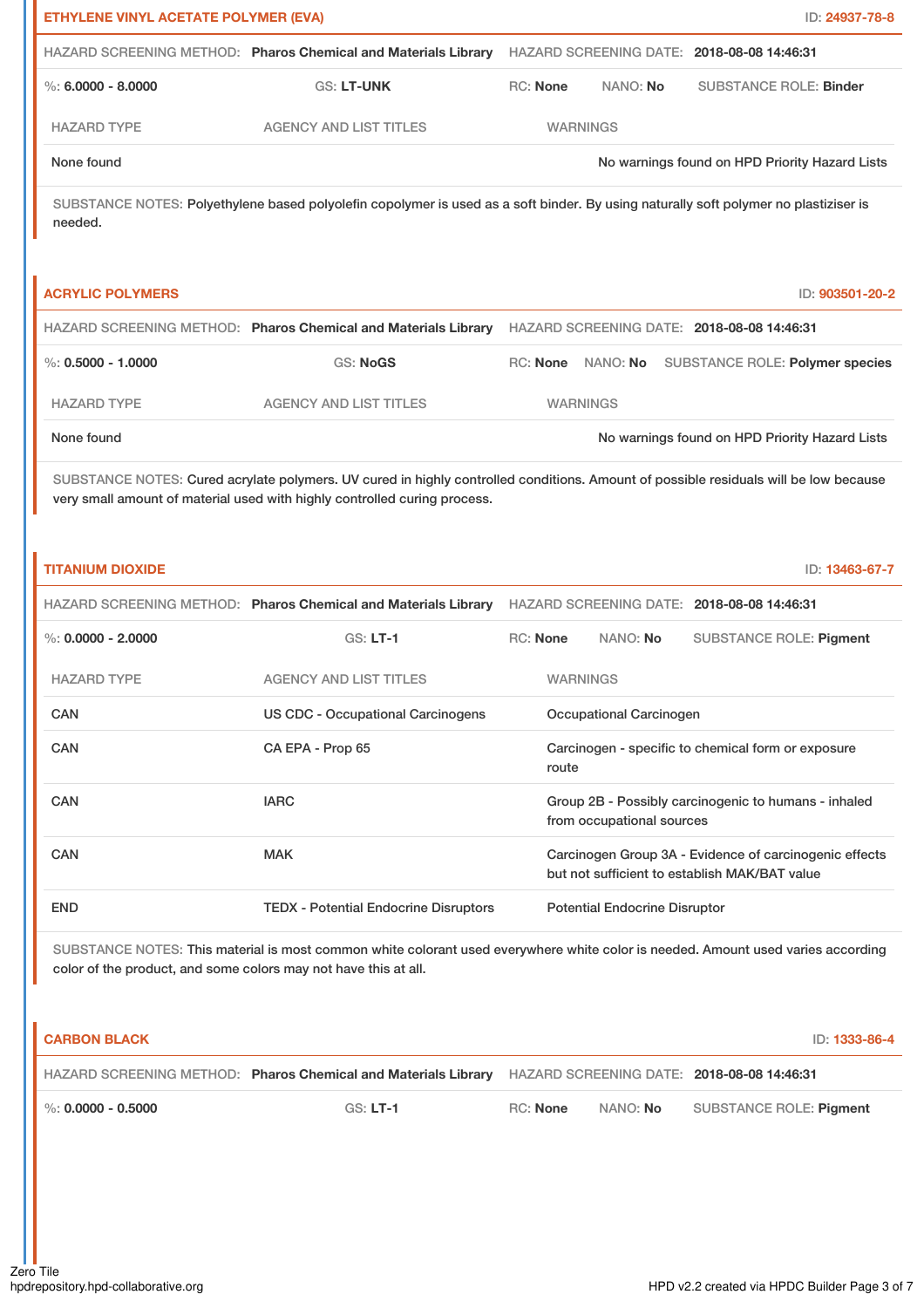| <b>HAZARD TYPE</b> | <b>AGENCY AND LIST TITLES</b>     | <b>WARNINGS</b>                                                                                 |
|--------------------|-----------------------------------|-------------------------------------------------------------------------------------------------|
| <b>CAN</b>         | US CDC - Occupational Carcinogens | Occupational Carcinogen                                                                         |
| CAN                | <b>MAK</b>                        | Carcinogen Group 3B - Evidence of carcinogenic effects<br>but not sufficient for classification |
| CAN                | CA EPA - Prop 65                  | Carcinogen - specific to chemical form or exposure<br>route                                     |
| <b>CAN</b>         | <b>IARC</b>                       | Group 2B - Possibly carcinogenic to humans - inhaled<br>from occupational sources               |

SUBSTANCE NOTES: C.I. Pigment Black 7. This material is widely used most common black colorant. Amount used varies according color of the product. Therefore some colors do not have this at all. As this is very effective color pigments it is always used at very small quantities.

| <b>IRON HYDROXIDE (FE(OH)3)</b>                                                           |                                                                                                                                   |                 |          | ID: 1309-33-7                                  |
|-------------------------------------------------------------------------------------------|-----------------------------------------------------------------------------------------------------------------------------------|-----------------|----------|------------------------------------------------|
|                                                                                           | HAZARD SCREENING METHOD: Pharos Chemical and Materials Library                                                                    |                 |          | HAZARD SCREENING DATE: 2018-08-08 14:46:31     |
| $\%$ : 0.0000 - 2.0000                                                                    | <b>GS: LT-UNK</b>                                                                                                                 | <b>RC: None</b> | NANO: No | <b>SUBSTANCE ROLE: Pigment</b>                 |
| <b>HAZARD TYPE</b>                                                                        | <b>AGENCY AND LIST TITLES</b>                                                                                                     | <b>WARNINGS</b> |          |                                                |
| None found                                                                                |                                                                                                                                   |                 |          | No warnings found on HPD Priority Hazard Lists |
| some colors may not have this at all.                                                     | SUBSTANCE NOTES: This is presenting group of iron hydoxide pigments. Amount used varies according color of the product. Therefore |                 |          |                                                |
| BUTANAMIDE, 2,2'-[1,2-ETHANEDIYLBIS(OXY-2,1-<br><b>YL)-3-OXO-</b>                         | PHENYLENEAZO)]BIS[N-(2,3-DIHYDRO-2-OXO-1H-BENZIMIDAZOL -5-                                                                        |                 |          | ID: 77804-81-0                                 |
|                                                                                           | HAZARD SCREENING METHOD: Pharos Chemical and Materials Library HAZARD SCREENING DATE: 2018-08-08 14:46:31                         |                 |          |                                                |
| $\%$ : 0.0000 - 0.5000                                                                    | <b>GS: LT-UNK</b>                                                                                                                 | <b>RC: None</b> | NANO: No | <b>SUBSTANCE ROLE: Pigment</b>                 |
| <b>HAZARD TYPE</b>                                                                        | <b>AGENCY AND LIST TITLES</b>                                                                                                     | <b>WARNINGS</b> |          |                                                |
| None found                                                                                |                                                                                                                                   |                 |          | No warnings found on HPD Priority Hazard Lists |
|                                                                                           | SUBSTANCE NOTES: C.I. Pigment Yellow 180. Used very small amounts where bright yellow colors are needed.                          |                 |          |                                                |
|                                                                                           |                                                                                                                                   |                 |          |                                                |
| <b>C.I. PIGMENT BLUE 15</b>                                                               |                                                                                                                                   |                 |          | ID: 147-14-8                                   |
|                                                                                           | HAZARD SCREENING METHOD: Pharos Chemical and Materials Library HAZARD SCREENING DATE: 2018-08-08 14:46:31                         |                 |          |                                                |
| $\%$ : 0.0000 - 0.5000                                                                    | GS: BM-3                                                                                                                          | <b>RC: None</b> | NANO: No | <b>SUBSTANCE ROLE: Pigment</b>                 |
| <b>HAZARD TYPE</b>                                                                        | <b>AGENCY AND LIST TITLES</b>                                                                                                     | <b>WARNINGS</b> |          |                                                |
| None found                                                                                |                                                                                                                                   |                 |          | No warnings found on HPD Priority Hazard Lists |
|                                                                                           | SUBSTANCE NOTES: C.I. Pigment Blue 15:1. Used very small quantities in colors where cyan blue colors are needed.                  |                 |          |                                                |
|                                                                                           |                                                                                                                                   |                 |          |                                                |
| 2-NAPHTHALENECARBOXAMIDE, N-(2,3-DIHYDRO-2-OXO-1H-<br>[(METHYLAMINO)SULFONYL]PHENYL]AZO]- | BENZIMIDAZOL- 5-YL)-3-HYDROXY-4-[[2-METHOXY-5-METHYL-4-                                                                           |                 |          | ID: 51920-12-8                                 |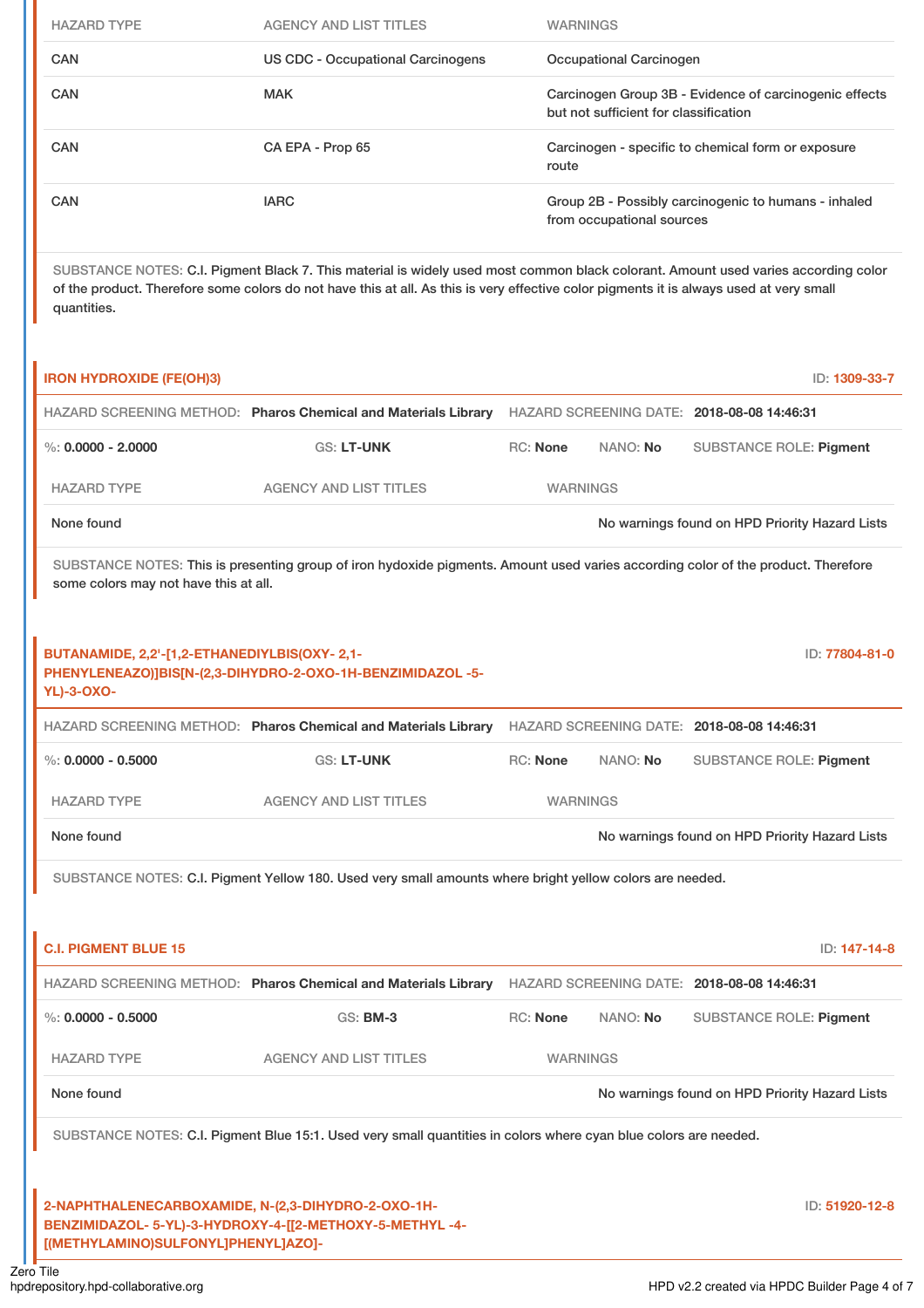|                                         | HAZARD SCREENING METHOD: Pharos Chemical and Materials Library HAZARD SCREENING DATE: 2018-08-08 14:46:31 |                 |          |                                                |
|-----------------------------------------|-----------------------------------------------------------------------------------------------------------|-----------------|----------|------------------------------------------------|
| $\%$ : 0.0000 - 0.5000                  | <b>GS: LT-P1</b>                                                                                          | <b>RC: None</b> | NANO: No | <b>SUBSTANCE ROLE: Pigment</b>                 |
| <b>HAZARD TYPE</b>                      | <b>AGENCY AND LIST TITLES</b>                                                                             | <b>WARNINGS</b> |          |                                                |
| None found                              |                                                                                                           |                 |          | No warnings found on HPD Priority Hazard Lists |
|                                         | SUBSTANCE NOTES: Pigment Red. Used small amount where bright red color is needed.                         |                 |          |                                                |
|                                         |                                                                                                           |                 |          |                                                |
| <b>IRON OXIDE BLACK</b>                 |                                                                                                           |                 |          | ID: 12227-89-3                                 |
|                                         | HAZARD SCREENING METHOD: Pharos Chemical and Materials Library HAZARD SCREENING DATE: 2018-08-08 14:46:31 |                 |          |                                                |
| $\%$ : 0.0000 - 2.0000                  | <b>GS: LT-UNK</b>                                                                                         | RC: None        | NANO: No | <b>SUBSTANCE ROLE: Pigment</b>                 |
| <b>HAZARD TYPE</b>                      | <b>AGENCY AND LIST TITLES</b>                                                                             | <b>WARNINGS</b> |          |                                                |
| None found                              |                                                                                                           |                 |          | No warnings found on HPD Priority Hazard Lists |
|                                         | SUBSTANCE NOTES: Pigment black. Used in where black color is needed.                                      |                 |          |                                                |
|                                         |                                                                                                           |                 |          |                                                |
|                                         |                                                                                                           |                 |          |                                                |
| <b>FERRIC OXIDE YELLOW</b>              |                                                                                                           |                 |          | ID: 51274-00-1                                 |
|                                         | HAZARD SCREENING METHOD: Pharos Chemical and Materials Library HAZARD SCREENING DATE: 2018-08-08 14:46:31 |                 |          |                                                |
| $\%$ : 0.0000 - 1.0000                  | <b>GS: LT-UNK</b>                                                                                         | <b>RC: None</b> | NANO: No | <b>SUBSTANCE ROLE: Pigment</b>                 |
| <b>HAZARD TYPE</b>                      | <b>AGENCY AND LIST TITLES</b>                                                                             | <b>WARNINGS</b> |          |                                                |
| None found                              |                                                                                                           |                 |          | No warnings found on HPD Priority Hazard Lists |
| SUBSTANCE NOTES: C.I. Pigment Yellow 42 |                                                                                                           |                 |          |                                                |
|                                         |                                                                                                           |                 |          |                                                |
| <b>FERRIC OXIDE</b>                     |                                                                                                           |                 |          | ID: 1309-37-1                                  |
|                                         | HAZARD SCREENING METHOD: Pharos Chemical and Materials Library                                            |                 |          | HAZARD SCREENING DATE: 2018-08-08 14:46:31     |
| $\%$ : 0.0000 - 1.0000                  | <b>GS: BM-2</b>                                                                                           | <b>RC: None</b> | NANO: No | <b>SUBSTANCE ROLE: Pigment</b>                 |
| <b>HAZARD TYPE</b>                      | <b>AGENCY AND LIST TITLES</b>                                                                             | <b>WARNINGS</b> |          |                                                |

SUBSTANCE NOTES: C.I. Pigment Red 101. Iron oxide pigment.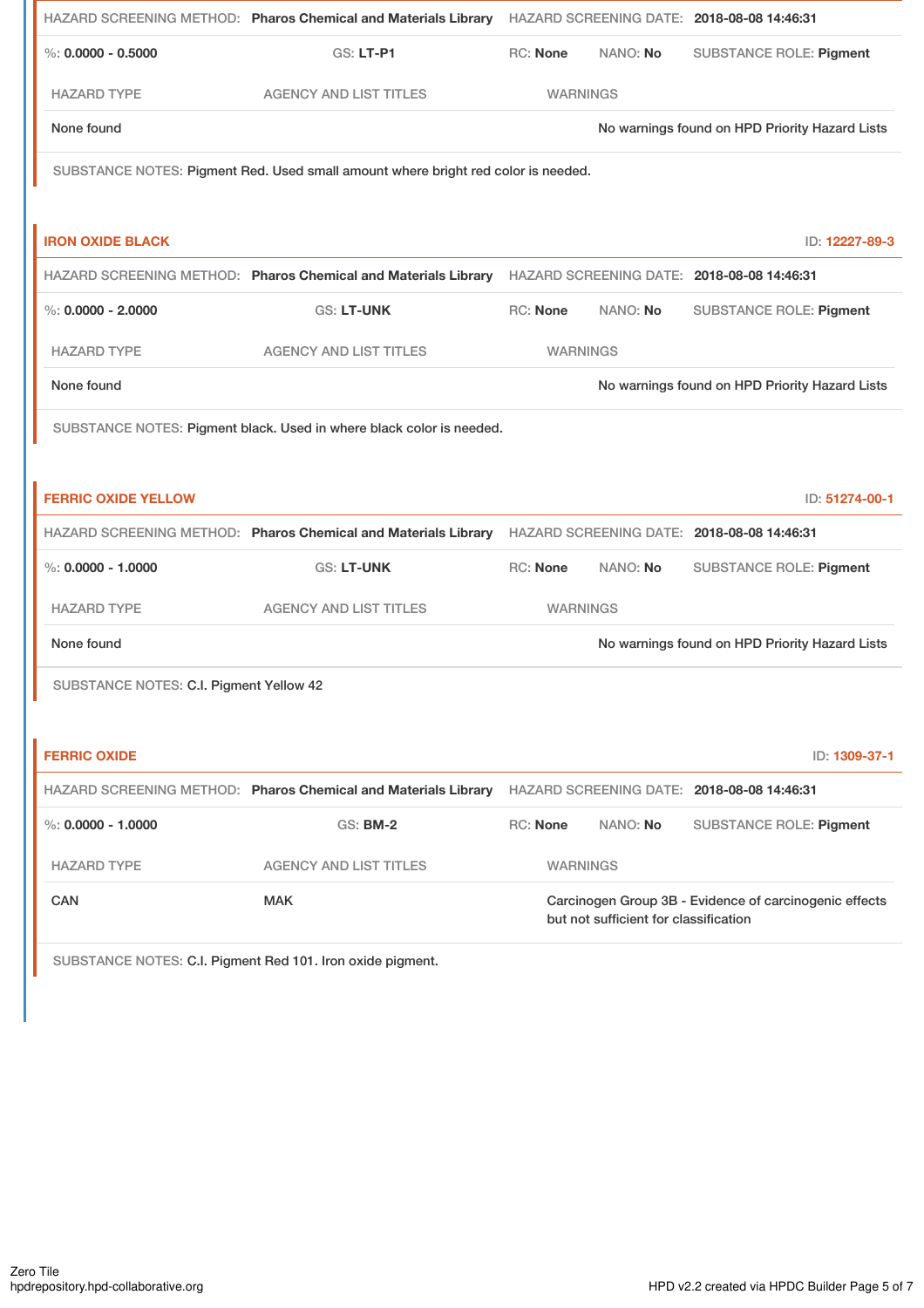This section lists applicable certification and standards compliance information for VOC emissions and VOC content. Other types of health or *environmental performance testing or certifications completed for the product may be provided.*

| <b>VOC EMISSIONS</b>                                                                                                                                                                                                                                                         | <b>RFCI FloorScore</b>                                    |                                        |                                                                        |  |
|------------------------------------------------------------------------------------------------------------------------------------------------------------------------------------------------------------------------------------------------------------------------------|-----------------------------------------------------------|----------------------------------------|------------------------------------------------------------------------|--|
| <b>CERTIFYING PARTY: Third Party</b><br>APPLICABLE FACILITIES: Upofloor production site,<br>Ikaalinen, Finland<br><b>CERTIFICATE URL:</b><br>https://www.scsglobalservices.com/certified-green-<br>products-quide<br><b>CERTIFICATION AND COMPLIANCE NOTES: SCS-FS-02256</b> | <b>ISSUE DATE: 2017-12-</b><br>01                         | <b>EXPIRY DATE: 2018-</b><br>$11 - 30$ | <b>CERTIFIER OR LAB: SCS Global</b><br>Services                        |  |
| <b>VOC EMISSIONS</b>                                                                                                                                                                                                                                                         | <b>Emission Classification of Building Materials - M1</b> |                                        |                                                                        |  |
| <b>CERTIFYING PARTY: Third Party</b><br>APPLICABLE FACILITIES: Upofloor Oy Ikaalinen, Finland<br><b>CERTIFICATE URL:</b>                                                                                                                                                     | <b>ISSUE DATE: 2017-09-</b><br>24                         | <b>EXPIRY DATE: 2019-</b><br>09-24     | <b>CERTIFIER OR LAB: The Building</b><br>Information Foundation RTS sr |  |
| CERTIFICATION AND COMPLIANCE NOTES: The Building Information Foundation RTS sr                                                                                                                                                                                               |                                                           |                                        |                                                                        |  |
| <b>VOC EMISSIONS</b>                                                                                                                                                                                                                                                         | <b>Blue Angel</b>                                         |                                        |                                                                        |  |
| <b>CERTIFYING PARTY: Third Party</b><br>APPLICABLE FACILITIES: Upofloor, Ikaalinen, Finland<br><b>CERTIFICATE URL:</b><br><b>CERTIFICATION AND COMPLIANCE NOTES:</b>                                                                                                         | ISSUE DATE: 2018-01- EXPIRY DATE:<br>29                   |                                        | CERTIFIER OR LAB: RAL gGmbH                                            |  |

# **Section 4: Accessories**

This section lists related products or materials that the manufacturer requires or recommends for installation (such as adhesives or fasteners), maintenance, cleaning, or operations. For information relating to the contents of these related products, refer to their applicable Health Product *Declarations, if available.*

No accessories are required for this product.

# **Section 5: General Notes**

All information with healt warnings has been made using automated tool.